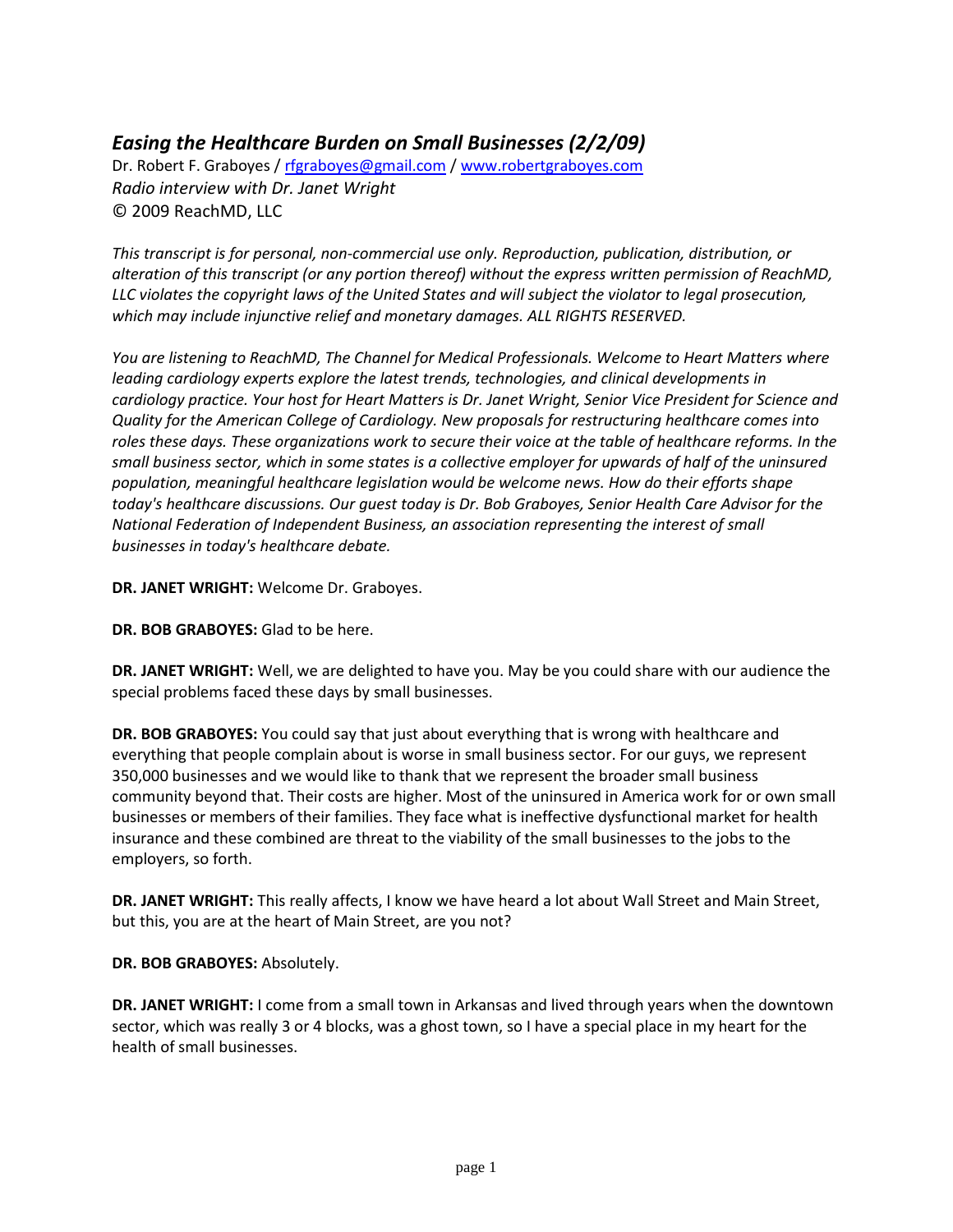**DR. BOB GRABOYES:** I come from a similar background, small southern town. My parents were small business people, so me too.

**DR. JANET WRIGHT:** As we are all optimistic about a new administration and all the problems that we face we are feeling, I guess, there is a greater sense of hope about succeeding in the next 3 or 4 years. What's the outlook for healthcare reform from the small business perspective?

**DR. BOB GRABOYES:** First of all, I don't know if I being anything the status quo is unacceptable, it's just not viable. The numbers have gotten worse and they are set to get considerably worse in coming years. The cost of healthcare, the problems with availability of insurance for other workers threatens to kill off small business, which is the engine of job growth in America. This is really where the new jobs come from where wherein often a lot of people busy with healthcare reform in the city now and all over the country, and by the way, we have offices in every state capital because a lot of what's going to happen is going to be the state level as well, but we have process now where associations all over Washington are busy forming coalitions and if IB is part of a number of fairly in usual coalitions of nontraditional partners you have a process just to cross a street here at the capital with Senator Kennedy, Senator Baucus. There is an interesting bill out there by part is an effort by Senator Widen. We have obviously a new President who is coming in with a deep interest in this, who has named his health and human services secretary and also I think importantly a budget director who has a long-standing interest and expertise in healthcare. I am cautiously optimistic, and I say cautiously because you can get to these points where everyone agrees that something has to be done, but everyone's second choice is the status quo and we were hoping that that won't be the case this time.

**DR. JANET WRIGHT:** We would all like to have a revolution in healthcare as opposed to some sort of incremental change at this point.

**DR. BOB GRABOYES:** Well, I guess we could have little over what that means I think certainly some aspects of it need considerable change, even drastic change. On the other hand, there is not a lot of good about the American Healthcare System that we want to preserve, and it would be easy to pass reforms that can kind of sweep that a side.

**DR. JANET WRIGHT:** What would you most desire and then what you think realistically will happen, what kind of reform?

**DR. BOB GRABOYES:** First of all, things have to be made affordable. I cite the budget director who is well known around town presiding a statistic that probably 30% of the expenditure is on healthcare in United States do know good medically. Now, that said, if you just say well let's stop doing that that 30%, but that's the problem of how do you actually read out those procedures, those items medical practice that aren't actually doing people good, and I am not going to say it's easy and I don't think anyone would, but we need to make healthcare more affordable. We need to make it more portable. It's a serious problem when a person can't change jobs. In retrospect here, we were very interested in the fact that a lot of people working for big companies have the American dream, they want to start a new company. They have a brilliant idea, but they don't do it because they say if I leave my job I might lose my health insurance, maybe I have a sick child, which again is indicative of our dysfunctional market for insurance. Thus, we have to get portability into it and I think we can do that. There are number of different ways. We think it is important to preserve a system with lots of private providers and private insurers who think competition is the best way to go at it. Things have to be made more transparent. Transparent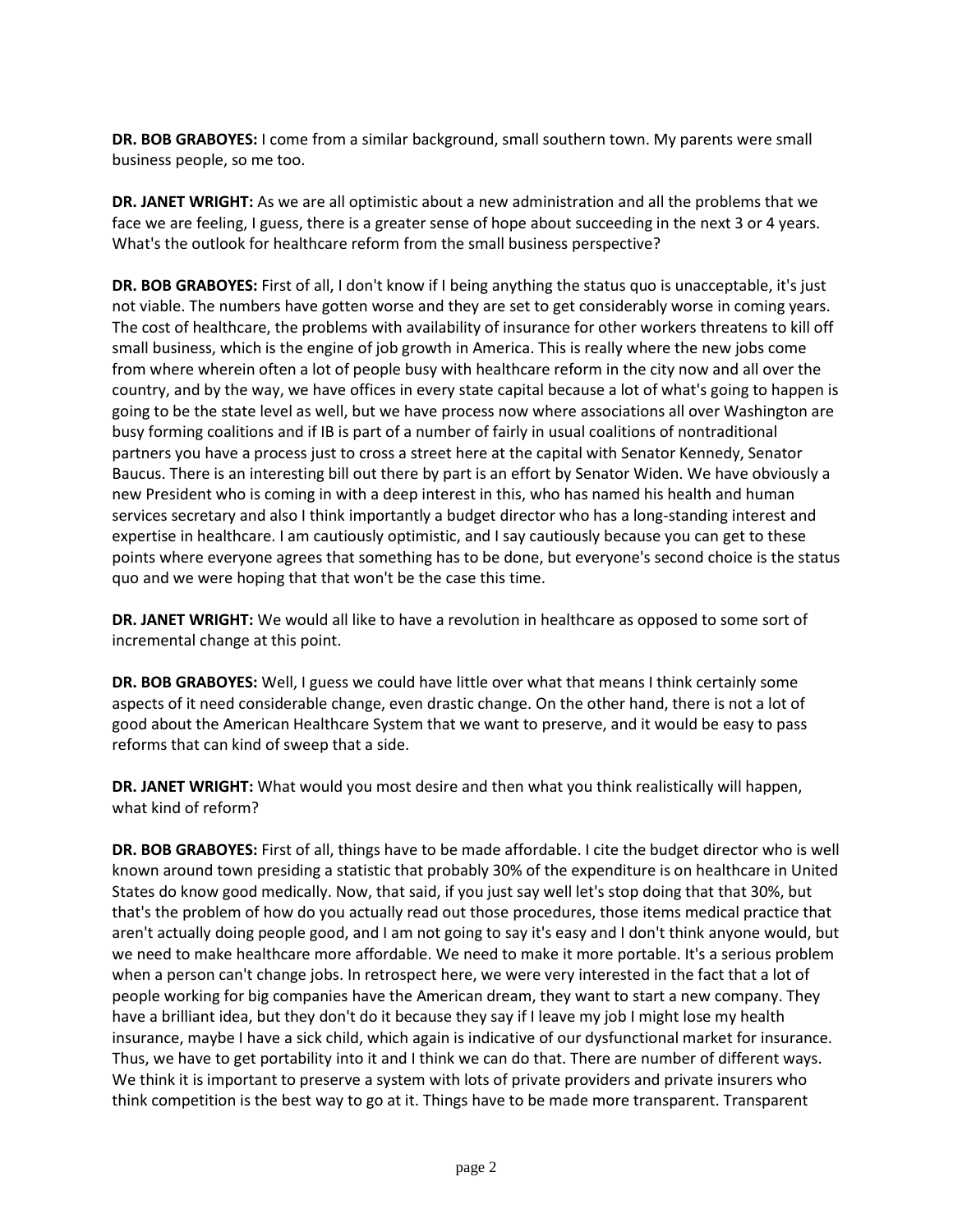both from the consumer, the patient's perspective, but also from the provider. Such as interesting circumstance of dealing with an emergency room where I got immediate answers on what were the costs going to be, what were the likely outcomes, dazzling amount of information immediately happened to be veterinarian's office and certain admirable aspects of the way business have done there, it can't get in standard human medical practice.

**DR. JANET WRIGHT:** I was actually going to ask you if your own vacation in the Netherlands or Denmark.

**DR. BOB GRABOYES:** No, it wasn't, just for the dog. You raise an excellent point, though, I think lot of people tend to ask well which system out there in the world can we kind of take off the rack and hang to me, that's not the way to go at it. There is no other system on earth I would want that exists today that would fit comfortably with America that would do well here. The other systems have problems at least as severe as our own. I spent a lot of time looking at other countries systems, there are some admirable things to see overseas and there are some not so admirable aspects to those.

**DR. JANET WRIGHT:** If you are just joining us, you are listening to Heart Matters on ReachMD, The Channel for Medical Professionals. I am you host, Dr. Janet Wright. Our guest today is Dr. Bob Graboyes, Senior Health Care Advisor for the National Federation of Independent Business. We are discussing the influences of small businesses on today's healthcare reform debate. Clearly, as the reform train gets rolling, there will be an impact on medicine, and as you pointed out medical practices are also small businesses. In fact, I think in cardiology the predominance of practices are the one of these than two of these. We do have some large groups and clearly in primary care small groups are still the predominant models. What would you say would be the impact on both the business aspects of medicine and the practice aspects?

**DR. BOB GRABOYES:** I wear a couple of hats when I am not identified professor in couple of medical centers in 3 universities and lot of my students are physicians and a lot of cardiologists who go through my classes they are small businesses, they are struggling in the same way other small businesses are. I frankly was surprised to learn that some of them can no longer afford to supply health insurance to their employes, and I am in the business, I know that's kind of a staggering fact when the healthcare provider can't afford the health insurance and these are clearly people who want to do so, who feel compelled to do so, and yet their bottom line says, "If I try to do that, I am going out of business." Again, how do you get things affordable. One thing, I think we want to avoid is likely having the government coming in with treatment algorithms that say, "this is how you must do your practice and you must not stray from the way folks in the bureaus have determined you out of practice medicine. So, we think it's absolutely crucial that the doctors have sufficient leeway. I think it's going to take unit with the revolution in medicine. I think the revolution really must come in first of all in health IT. We have a really adequated system of information technology. The information flows probably 30- 40 years behind a lot of other industries, and again, that is one of those things that are not unique to United States. I think we are going to see increased reliance on electronic medical records, more transferrable information from one provider to another, and again, the doctors are going to have to be in the position to do just as our veterinarian did, which was to say at the snap of a finger. This is how much this procedure costs, this is how much good it will do you, these are the risks, so that today's very enlightened patients and consumers can make a judgment and inform judgment. One of the other changes that we have seen in medicine is I think there is a sharp financial shift 30 years ago. A medical license was a piece of security for the rest of your life. You really didn't have to worry about the money, today you do, and so as reform progresses, we have to make sure the doctors, in fact, can earn a decent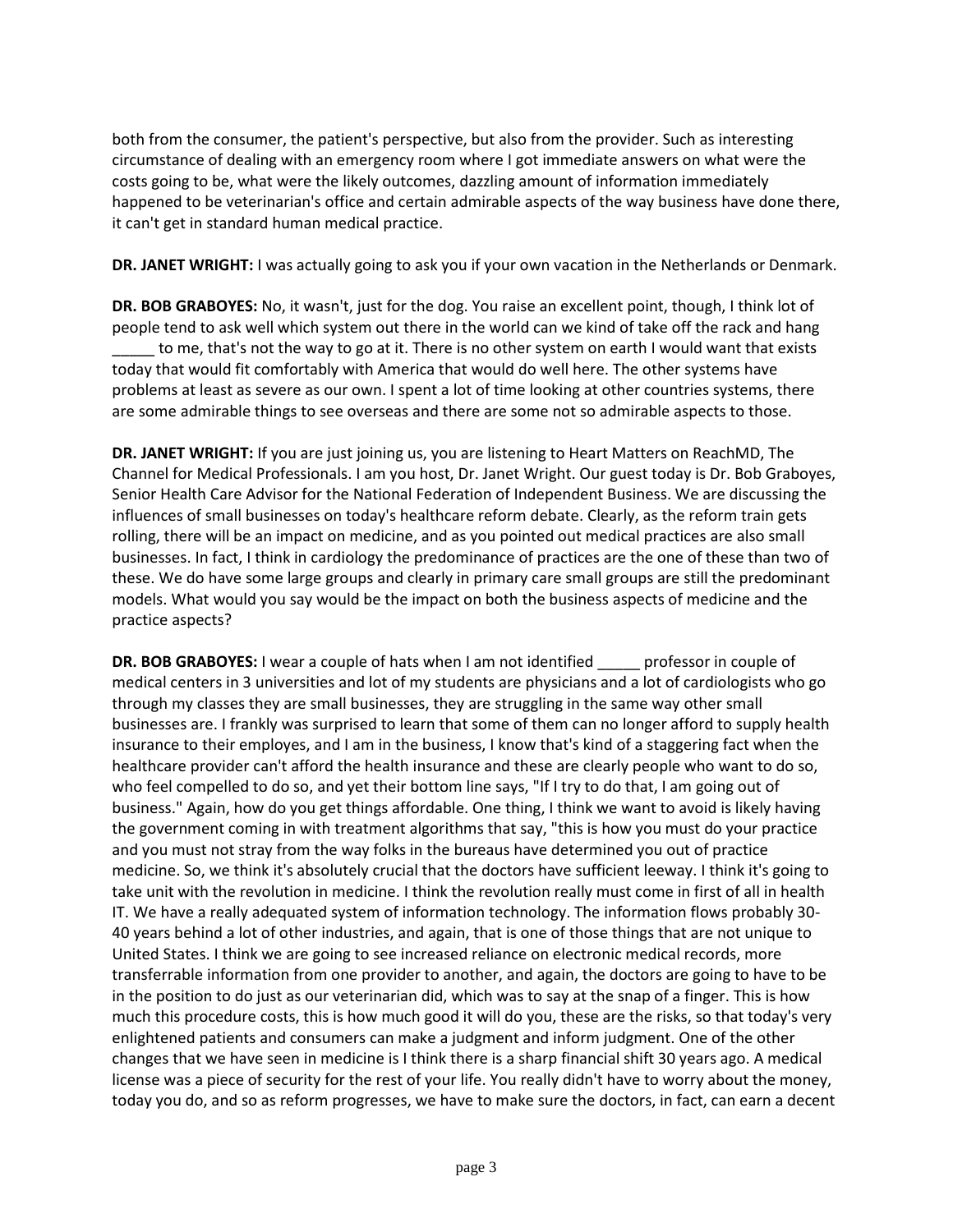living, a competitive living, and frankly that means enough of living that they don't abandon the practices and go off to law school or go fishing or something else.

**DR. JANET WRIGHT:** Or retire prematurely, which is a frightening concept that we are losing some of our most experienced practitioners because of the, both financial and just a burden of trying to care for people in such fragmented system.

**DR. BOB GRABOYES:** You have to be really careful. I had a young, fourth year medical student speak to a class of mine. He was a kid, really kind of up from the streets, I think first kid to go to college in his family and going to medicine had been his lifelong dream. He made a comment that kind of floored me. He said he thinks at least 50% of the other students in his class no longer view medicine as a profession. They view it as a job, something they will do 9 to 5, and at that point they click the lights off and go home, and he was deeply worried that the changes in just the economics and the finance of medicine are going to fundamentally change the way doctors feel about what they do.

**DR. JANET WRIGHT:** And probably who is the type of person who is attracted to, to go into medicine.

**DR. BOB GRABOYES:** Absolutely.

**DR. JANET WRIGHT:** May be you could speak to our listeners about what an individual person, one of the nurses or the physicians listening, what role could they play in supporting small business and in small businesses perspective on healthcare reform.

**DR. BOB GRABOYES:** Actually we have a dedicated website, www.fixedforamerica.com where we outline and of a lot of this and of lot of division that we think that ought to go into healthcare reform, the problems we have, the needs that we have. I think it is absolutely crucial that doctors who are coming along now understand the business side as well as the medical side. I don't think that a doctor 10-15 years from now is going to be able to function without a good working knowledge of the business side of it and I know that's not a reason that a lot of the people in the profession went into the field, but it is one of these time to settle up because that is going to be part of life.

**DR. JANET WRIGHT:** And would you say the professional organization, societies, and associations have a role in helping educate their members about the business aspects of their career?

**DR. BOB GRABOYES:** Absolutely. I think they do, and again, when I went at the universities that's where I get students, a lot of them come because they are aspiring to fill those administrative positions to understand how to run the business of medicine and it is business and I know that \_\_\_\_\_, there are lot of doctors, but that really is something they have to recognize. If we are ready to get this costs down and it is not just about dollars and cents, getting costs down means making insurance and healthcare affordable to people who cannot afford it today. So, the dollars and cents are really lives in healing.

**DR. JANET WRIGHT:** Well, and it's also employment for people in communities around the country who work in these offices.

**DR. BOB GRABOYES:** Absolutely, and one of the things I tell students all the time is they have to be alert, the structure of healthcare is going to change. We have seen lots of changes over the last couple of decades. We have had nurse practitioners as a substitute for certain services for doctors. The